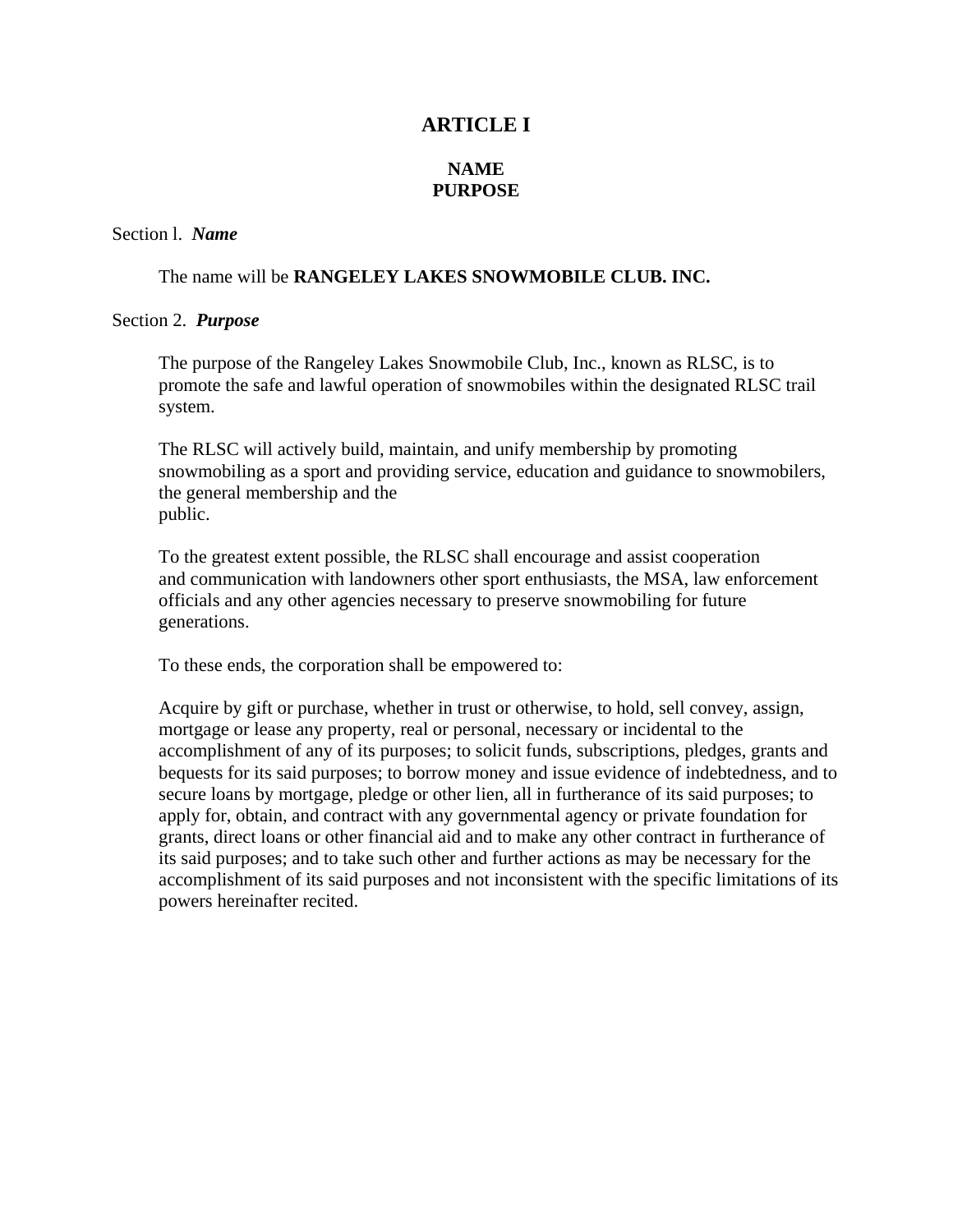# **ARTICLE II**

### **MEMBERSHIP**

#### Section l. *Membership*

Membership, meaning an individual membership consisting of one individual person or family membership, consisting of two or more persons in one family.

A MSA Supporting Business membership is not a voting member.

Membership may consist of any natural person(s) being at least 15 years of age. Partnerships, trusts, and corporations are eligible for voting membership in the Corporation. In the case of partnership, trust, or corporation, each such entity shall be allowed one vote and only one person acting as a representative or agent of such entity may be a Director and/or officer of the Corporation.

### Section 2. *Term*

The membership term shall run from October l through September 30, however memberships received after March 31st will not become effective until after July Ist. Membership fees to will determined by the Board of Directors at their annual meeting.

#### Section 3. *New Members*

All interested persons and other legal entities may become members upon acceptance of an application for membership by the Corporation.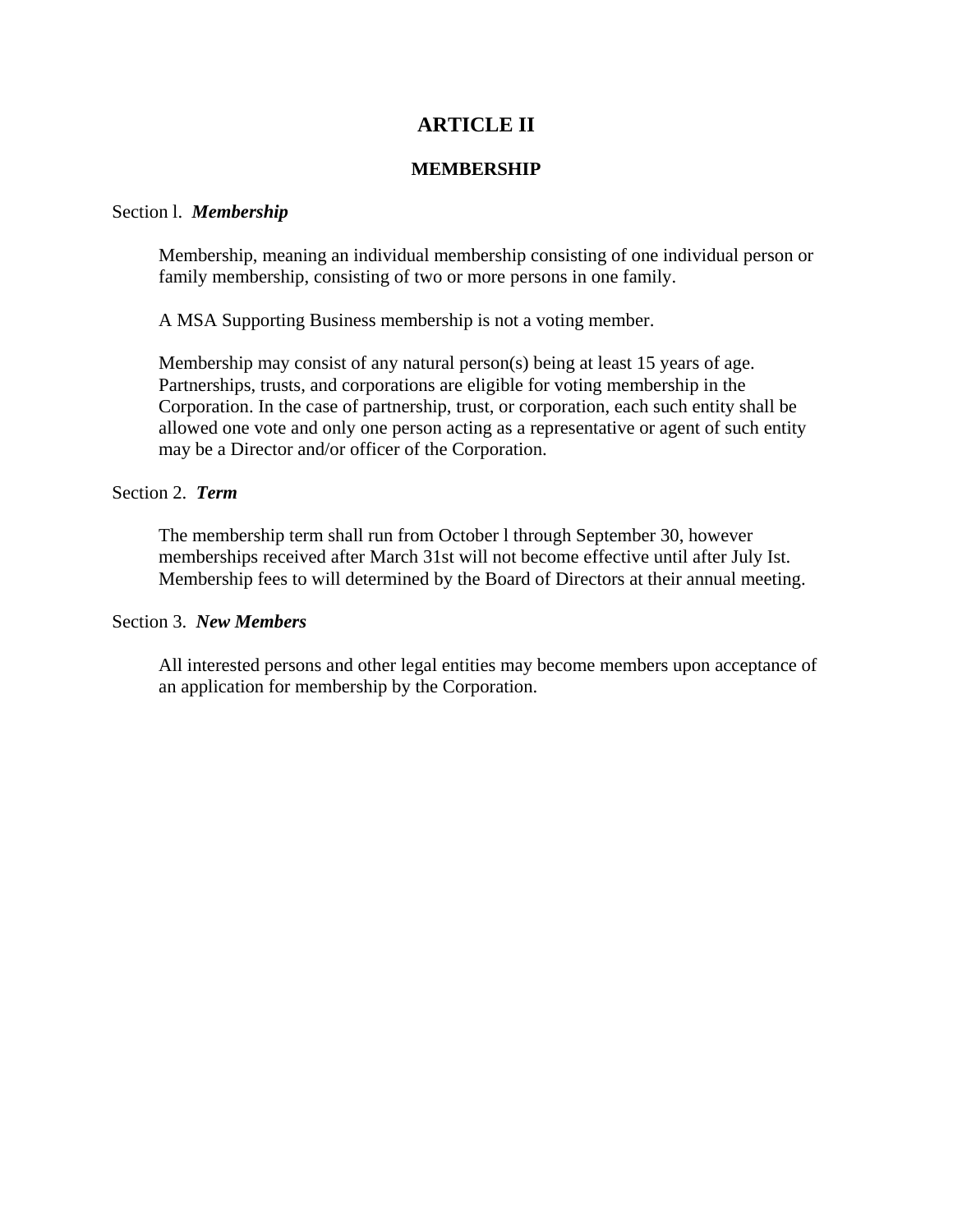# **ARTICLE III**

### **MEMBERSHIP MEETINGS**

#### Section 1. *Annual Membership Meeting*

The annual meeting of the membership shall be held during the month of June. All members are eligible to take part in the annual meeting at the time and place for such meeting selected by the Board of Directors. Written notice stating the time and place of the annual meeting or of any special meeting of the membership shall be mailed to all members at least seven days prior to such meeting.

### Section 2. *Voting*

Each member shall be entitled to one vote on each matter submitted to the vote of the membership. A person holding an individual membership shall be entitled to one vote, persons holding family memberships are entitled to cast two votes, providing both family members are present, if both are not present, only one vote may be cast.

### Section 3. *Special Meetings*

Special meetings of the membership may be called by the President, or shall be called upon written request of the Board or a request from a quorum of members.

### Section 4. *Quorum*

Any 15 members of the Corporation shall constitute a quorum at the annual, regular, or any special meeting of the membership.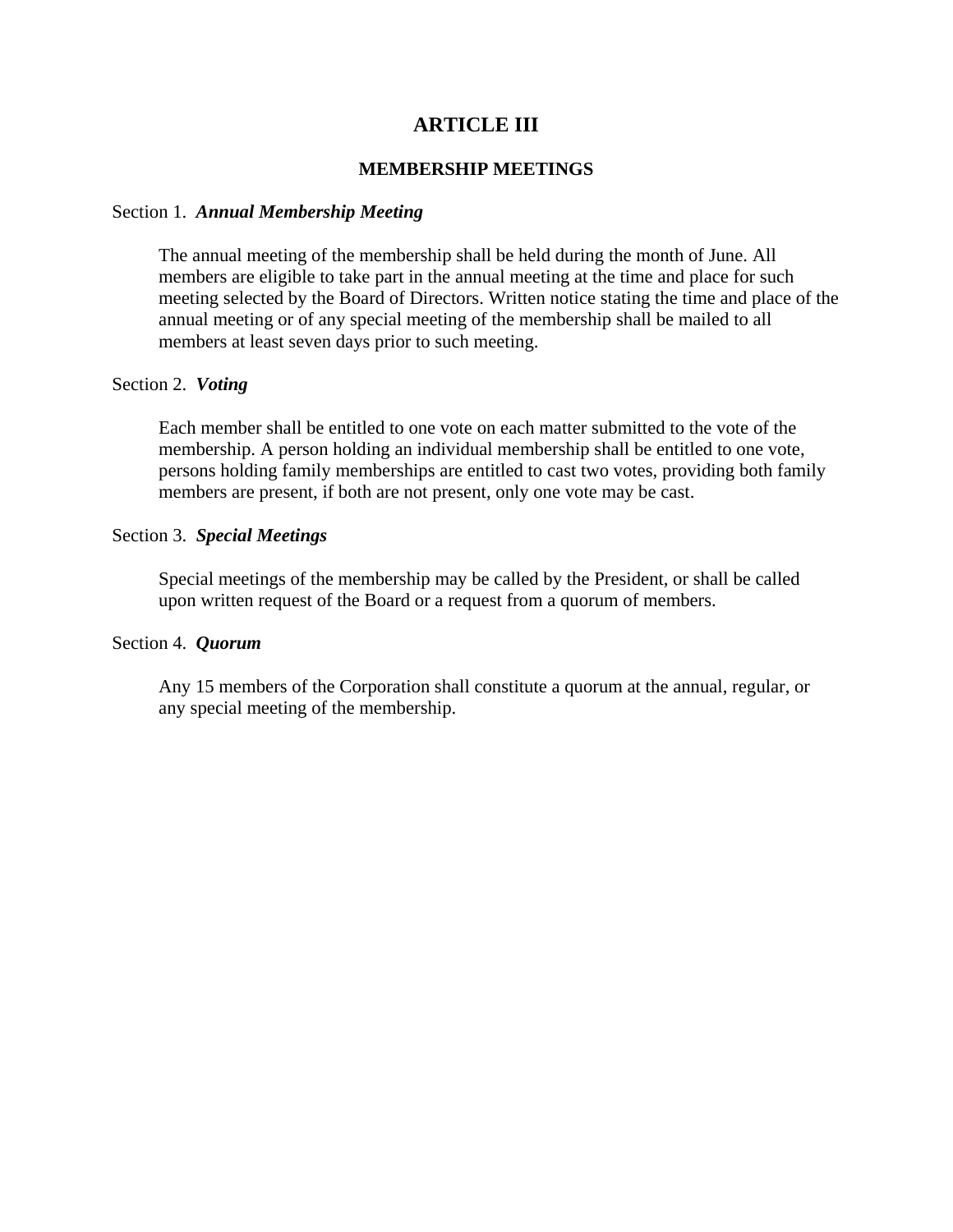# **ARTICLE IV**

### **BOARD OF DIRECTORS**

#### Section l. *Nominations*

Nominations for election to the Board shall be delivered and acknowledged by the President of the Corporation.

### Section 2. *Election of Directors, Term of Office*

The Board of Directors shall be elected by the members of the Corporation at their annual meeting and shall number not less than 5 or more than 15. The Directors shall serve for terms of three (3) years. The President, Vice-President, Secretary, Treasurer and Project Director will automatically be Directors.Only members of the Corporation shall be eligible for election to the Board of Directors.

#### Section 3. *Duties*

The Board of Directors shall have general supervision over the property, business and affairs of the Corporation and in general, may exercise all of the corporate powers of the Corporation in accordance with these By-Laws.

#### Section 4. *Vacancies*

Replacement of any vacancy occurring in the Board of Directors shall be voted on at the next general membership meeting. A Director elected to fill a vacancy shall serve for the unexpired term of his predecessor in office.

#### Section 5. *Attendance*

Directors missing two (2) consecutive meetings will be up for review by the Board of Directors.

#### Section 6. *Meetings*

An annual meeting of the Board of Directors shall be held immediately after the annual meeting of the general membership. Regular and special meetings of the Board of Directors may be called by, or at the request of the President or by any three Directors, by giving notice of the date, time, place and purpose of the meeting to all Directors at least two days in advance of such meetings. Minutes of the Board of Directors meetings shall be presented at the next regular meeting of the general membership.

#### Section 7. *Quorum*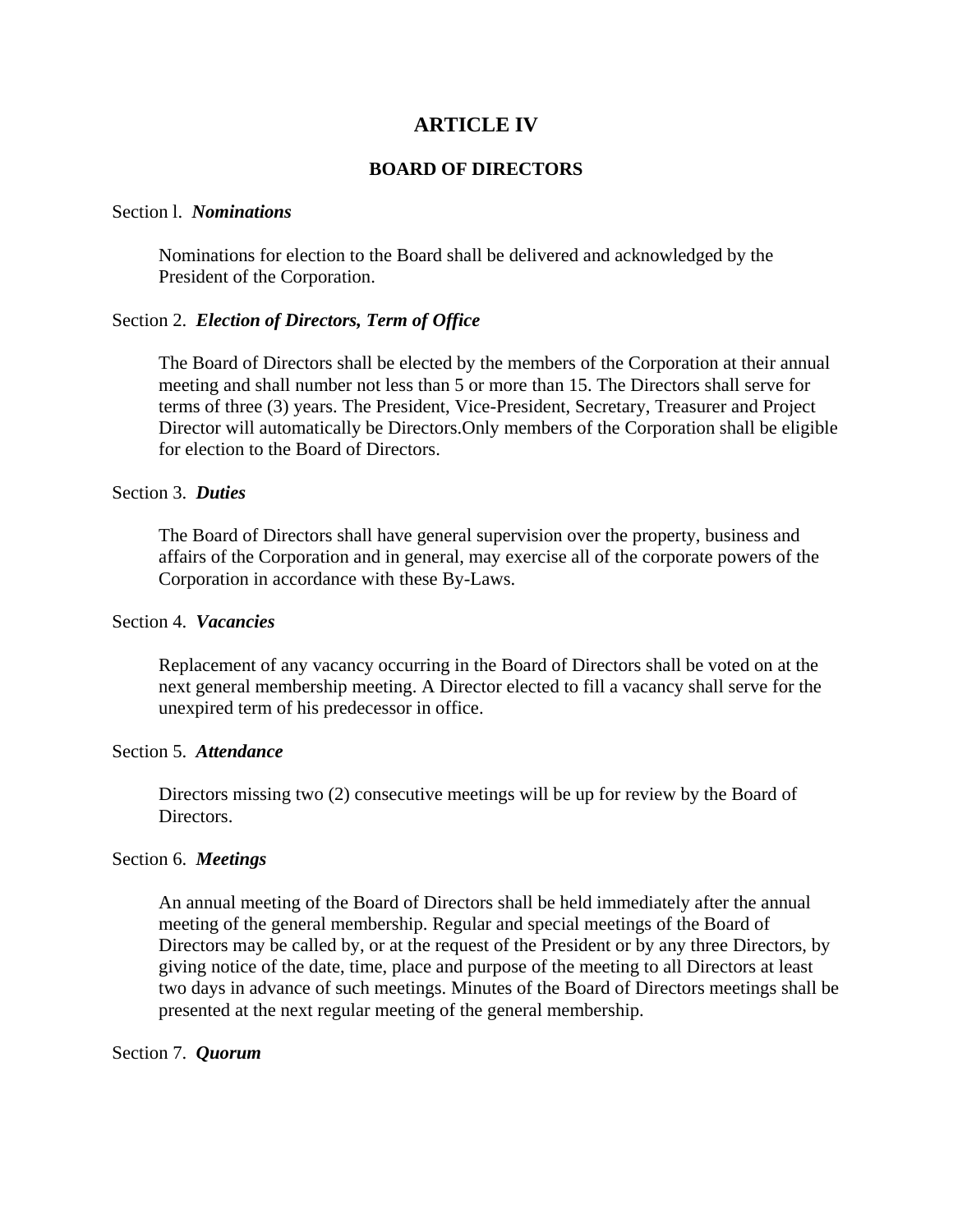A quorum at all meetings of the Board of Directors shall consist of the simple majority of the whole board.

# Section 8. *Voting*

At any regular or special meetings, a majority of the Directors present and voting shall constitute approval of any duly offered motion.

# Section 9. *Contracts*

No person or representative of a partnership, trust or Corporation who provides a service to the RLSC that results in payments totaling \$5,000.00 or more shall be eligible for a position of Officer or Director of the Corporation.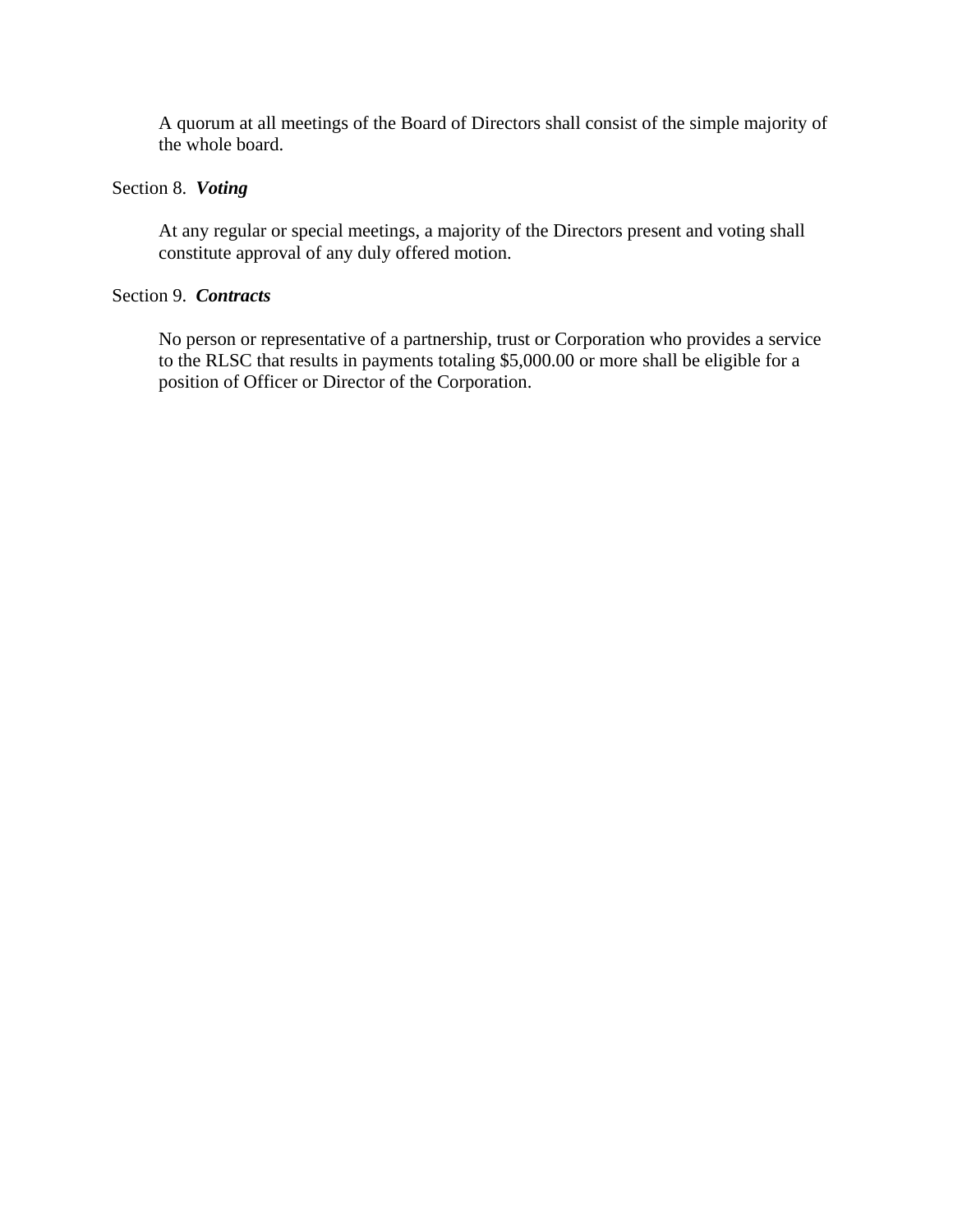# **ARTICLE V**

# **OFFICERS**

# Section I. *In General*

Officers of this Corporation shall be President, Vice-President, Secretary/Clerk and Treasurer.

# Section 2. *Election*

The Officers of the Corporation shall be elected by the members of the Corporation at their annual meeting for a term of one ( I ) year. Nominations of candidates for an Officer position shall be taken prior to or at the meeting preceding the annual meeting, when nominations will cease and candidates will be announced.

# Section 3. *President*

The President shall be the principal executive officer of the Corporation. He/she shall preside at all meetings of the members and of the Board of Directors. He/she may sign, with the Secretary/Clerk or any other proper officer of the Corporation authorized by the Board of Directors, any deeds, mortgages, bonds, contracts, or other instruments which the Board of Directors has authorized to be executed, except in cases where the signing and execution thereof shall be expressly delegated by the Board of Directors or by these By-Laws or by statute to some officer or agent of the Corporation; and, in general, he/she shall perform all duties incident to the Office of President and such other duties may be prescribed by the Board of Directors from time to time.

## Section 4. *Vice President*

The Vice President shall be the principal executive officer of the Corporation in the absence of the President. The Vice President shall have all of the duties and responsibilities of the President in his/her absence.

# Section 5. *Secretary/Clerk*

The Secretary/Clerk shall keep the minutes of the meetings of the members and of the Board of Directors in one or more books provided for that purpose; see that all notices are duly given in accordance with the provisions of these By-Laws or as required by law; be custodian of the Corporation and see that the seal of the Corporation is affixed to all documents, the execution of which on behalf of the Corporation, under its seal, is duly authorized in accordance with the provisions of these By-Laws; shall serve as Secretary/Clerk of the Corporation; and in general, perform all duties incidental to the office of Clerk and such other duties as from time to time may be assigned to him/her by the President or Board of Directors. At the end of his/her term, all materials and properties shall be turned over to the Corporation.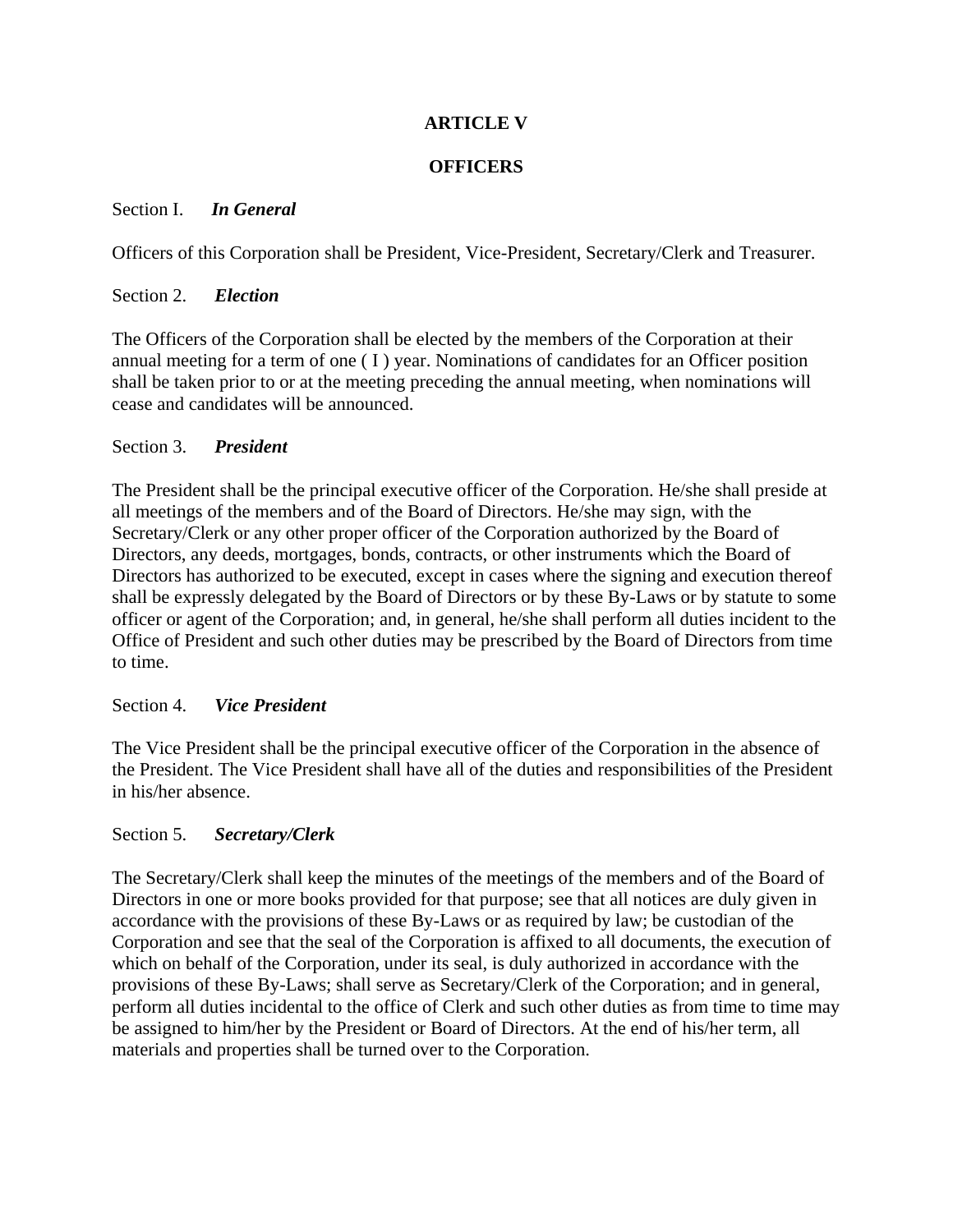## Section 6. *Treasurer*

If required by the Board of Directors, the Treasurer shall give bond for the faithful discharge of his/her duties in such sum and with such surety or sureties as the Board of Directors shall determine. He/she shall have charge and custody of, and be responsible for, all funds and securities of the Corporation, receive and give receipts for money due and payable to the Corporation from any source whatsoever, and deposit all such money in the name of the Corporation in such banks, trust companies, other depositories as shall be selected in accordance with these By-Laws; to keep and maintain a checking account in the name of the Corporation from which he/she will pay all bills of the Corporation up to \$500. Any payments made over \$500 must be approved by the Board of Directors. In general, the Treasurer will perform all the duties incidental to the office of Treasurer and such others as from time to time may be assigned to him/her by the President or Board of Directors. The Treasurer shall be required to submit an annual report at the end of the fiscal year. At the end of his/her term, all materials and properties shall be turned over to the Corporation.

# Section 7. *Project Director*

The Project Director shall be responsible for the municipal grants and be the liaison between the State, Town, Landowners and the RLSC. It shall also be his/her duty to chair the Trail Committee meetings which will be appointed by him/her and the Board of Directors. He/she will automatically be a RLSC Director.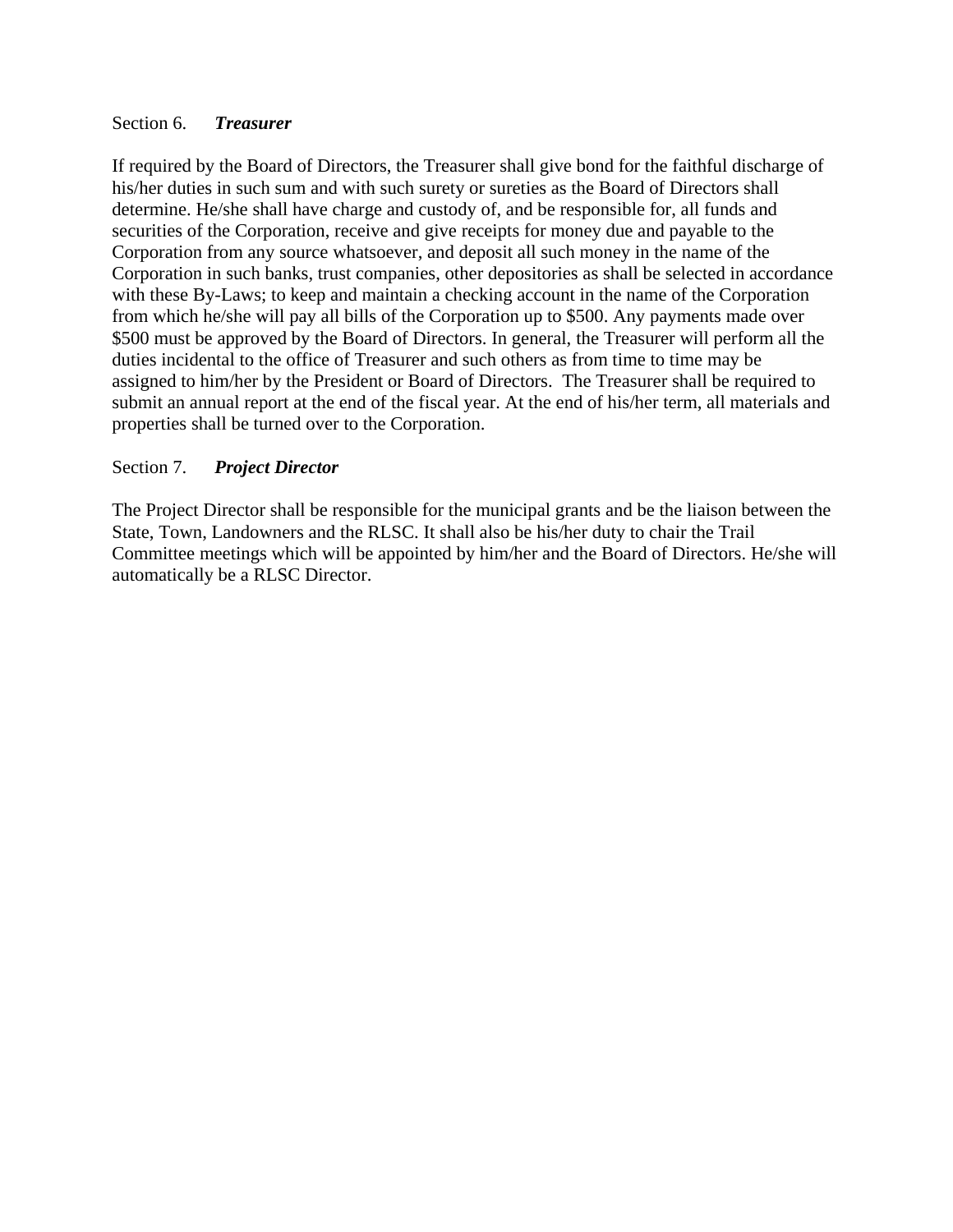## **ARTICLE VI**

### **NON-PROFIT CORPORATION**

### *Non-profit Corporation*

No part of the net earnings of the Corporation shall inure to the benefit of any person, partnership or corporation, member, director, or officer of this Corporation, except that reasonable compensation may be paid for services rendered to or for the Corporation in furtherance of the Corporation's purposes and no member, director, officer of the Corporation, or any other person, partnership or corporation shall be entitled to any share in the distributions of the Corporation. Notwithstanding any other provisions of these By-Laws, the Corporation shall not conduct or carry on any activities not permitted to be conducted or carried on by an organization exempt from federal income taxation under Section 501 c (4) and/or 501 c (6) of the Internal Revenue Code and its regulations.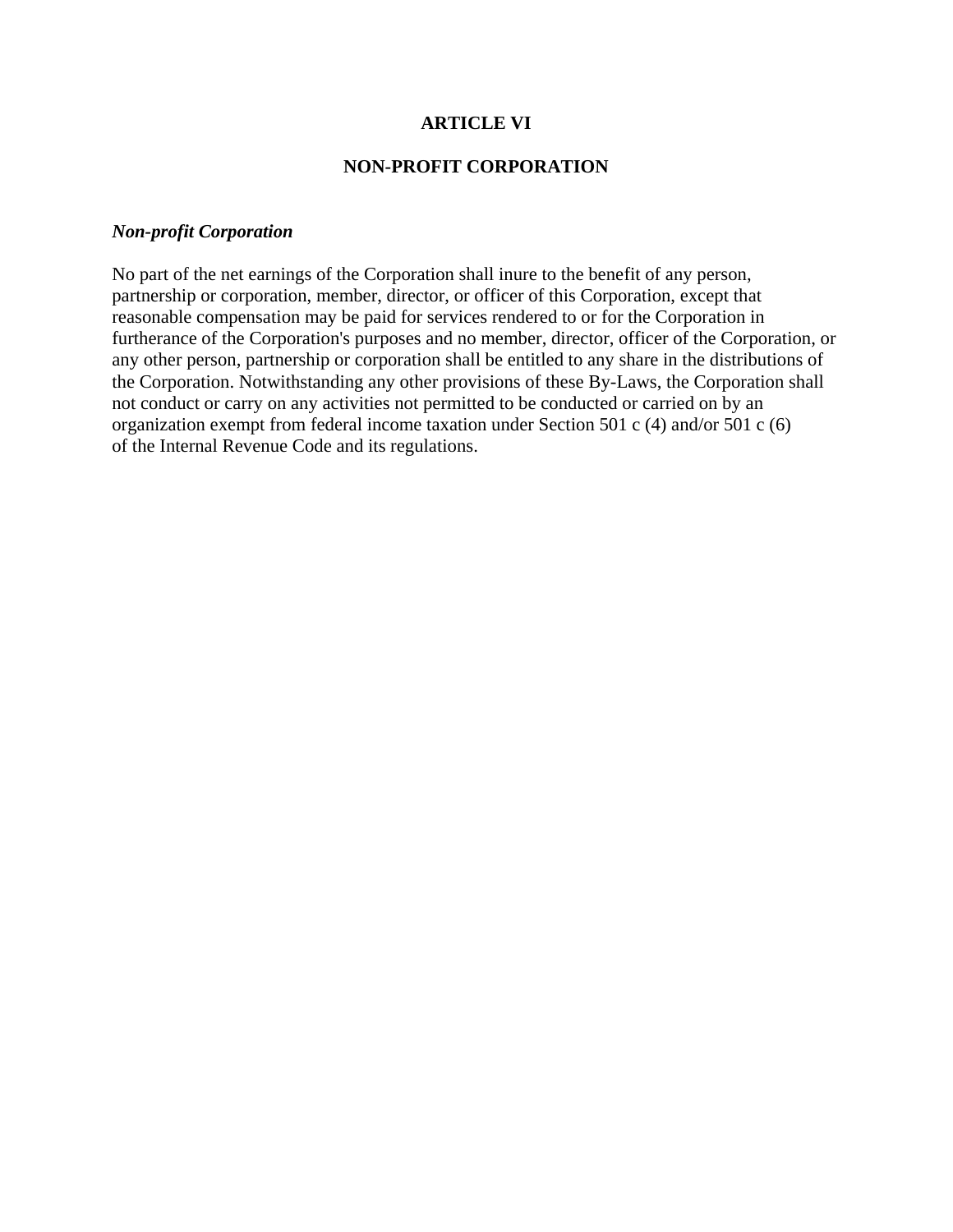# **ARTICLE VII**

# **DISSOLUTION OF CORPORATION**

### *Dissolution*

This Corporation shall have perpetual existence; in the event of dissolution of the Corporation or the termination of its corporate existence, all of its net assets shall be transferred, paid over and delivered exclusively to the municipal offices of the Town of Rangeley to be used for recreational purposes by the citizens of said Town, provided that no such assets shall be distributed other than to or for the benefit of organizations qualifying at the time of such distributions under the provision of Section 501 c (4) and/or 501 c (6) of the Internal Revenue Code and its regulations.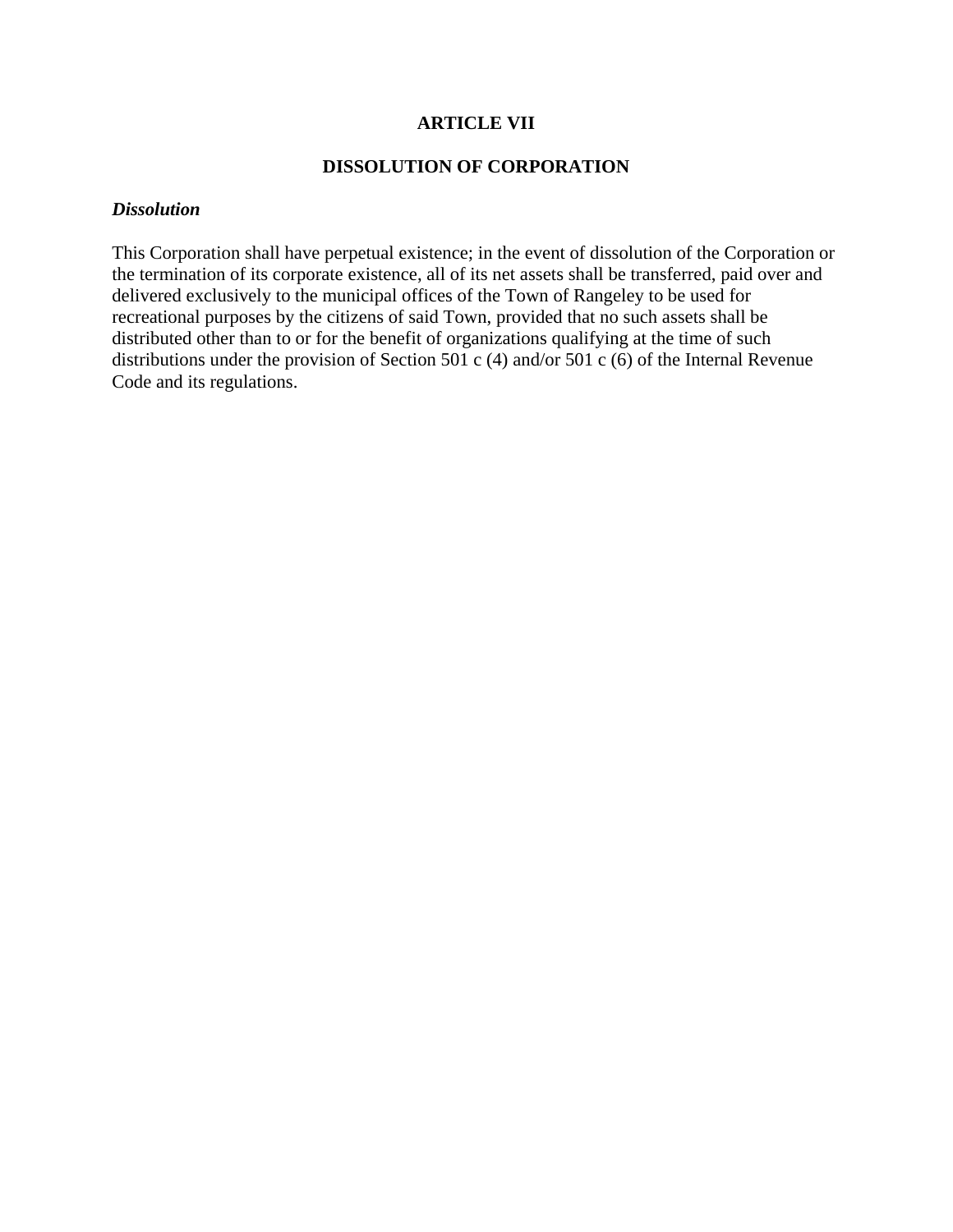# **ARTICLE VIII**

### **AMENDMENTS**

## Section I. *Submittal*

A proposed amendment must be submitted to the general membership if offered by a vote of the Board of Directors or by a petition signed by at least 15 members of the Corporation.

### Section 2. *Enactment*

These By-Laws may be amended at any regular meeting of the Corporation by a two-thirds vote of quorum, provided that amendment has been submitted in writing to the general membership at least thirty days prior to the vote.